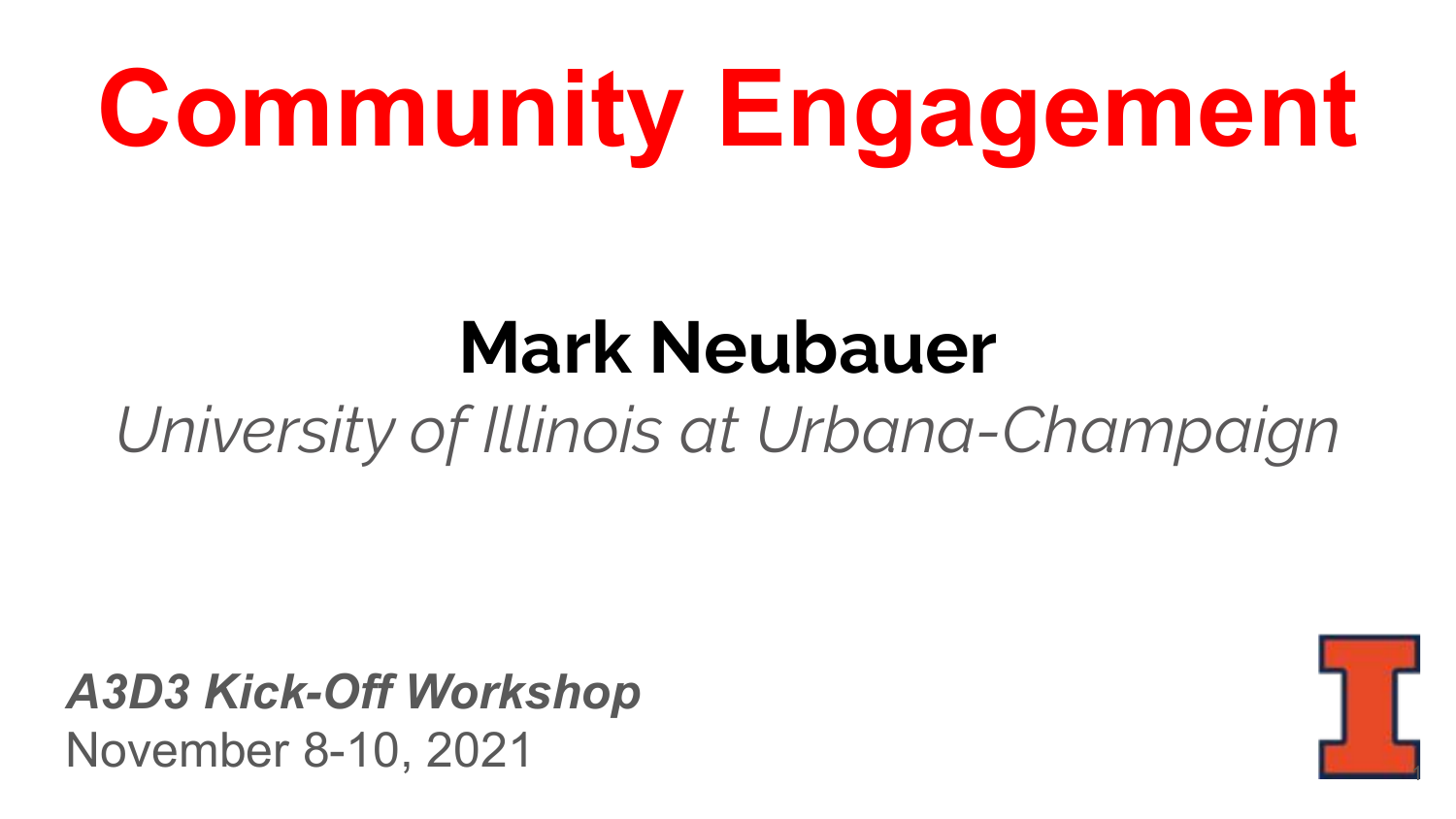### Engagement overview and activities

*A3D3 aims to be nexus for exchanging new ideas, algorithms, tools, and software between scientific domains, AI communities, and industry partners for AI-Hardware co-design to enhance data-driven discovery potential. Our collaboration is buoyed by leveraging the FML community and infrastructure to ensure that A3D3 is effective and far more than the sum of its parts.*

- **● Our "front door" to welcome A3D3 engagement**
- **● Fast Machine Learning Community**
	- Close partnership in running meetings, workshops, training events, etc
- **● Informed Evolutionary Process**
	- Leveraging A3D3 seminars & colloquia events, run working-style mini workshops which are targeted and topical that involve relevant community members
- **● Community Empowerment Lab (CEL)**
	- Supported access to resources for exploration and R&D by collaborators.
	- Expertise and technical capabilities (e.g. infrastructure, compute and accelerator hardware, software) for algorithm development, optimization and benchmarking
	- Aids in establishing contacts from both inside and outside our science drivers